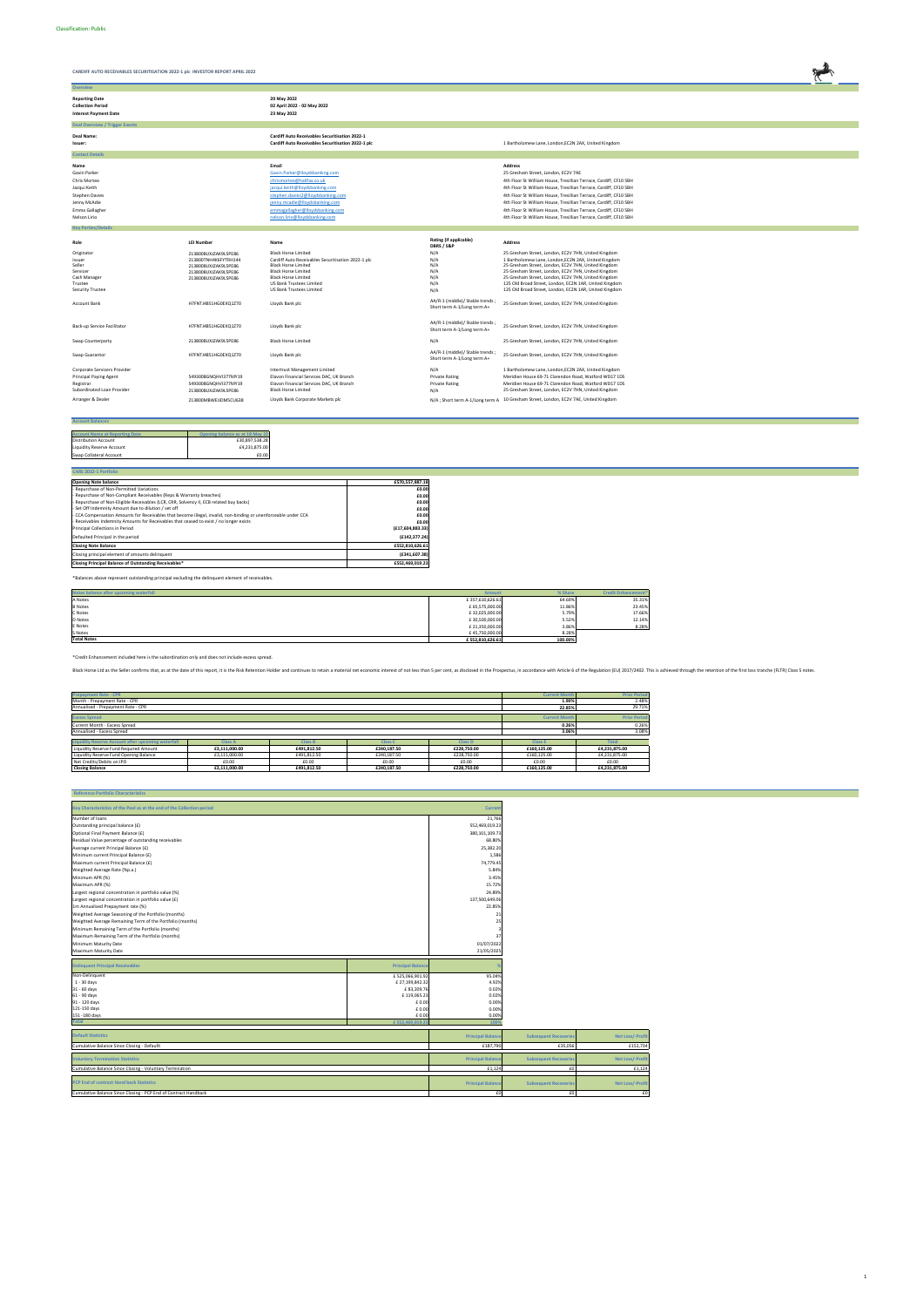**Blackhorse Portfolio Data - Stratification** 

**CARDIFF AUTO RECEIVABLES SECURITISATION 2022-1 plc INVESTOR REPORT APRIL 2022**

2,000.00 <= 3,999.99 7,544,538 7,544,538 7,544,538 7,544,538 7,544,538 7,544,538 7,544,538 7,544,538 7,544,538 4,000.00 <= 5,999.99 14,186,272 16,300 14,186,272 16,300 14,186,272 16,300 14,186,272 16,300 14,186,272 17.49% 2.57% 14,186,272 17.49% 2.57% 14,186,272 17.49% 2.57% 14,186,272 17.49% 2.57% 14,186,272 17.189% 17.57% 17.189% 6,000.00 <= 7,999.99 1,528 7.02% 17,866,698 3.23%

**Unaudited Stratification Tables as at 02 May 2022 Number % Value (GBP) %** Personal Contract Purchase (PCP) 21,766 100.00% 552,469,019 100.00% **TOTAL 21,766 100.00% 552,469,019 100.00%** 11,860<br>9,906 **18 1874**<br> **1874**<br> **187,610,19**<br> **167,610,19** 69.66%<br>30.34% New Cars 11,860 54.49% 384,858,827 69.66% Used Cars 9,906 45.51% 167,610,192 30.34% **TOTAL 21,766 100.00% 552,469,019 100.00% Number**<br>2,785<br>5,190<br>2,021<br>778<br>1,458<br>2,272<br>1,442<br>2,868<br>2,039<br>3<br>3<br>3 % Value (GBP)<br> **12.80% 79,175,623**<br> **32.84% 137,500,649**<br> **9.29% 47,682,023**<br> **3.57% 19,804,651**<br> **6.70% 37,176,886 %** GREATER LONDON 2,785 12.80% 79,175,623 14.33% SOUTH NEST<br>
SOUTH WEST<br>
EAST ANGLIA<br>
EAST ANGLIAND AND SOUTH ON THE SAN SUNG AND SUNG ASSAULT AND SAN SUNG ASSAULT AND SAN SAN SAN SAN SAN SAN SAN<br>
MEST MIDLANDS<br>
MORTHERN<br>
NORTHERN<br>
NORTHERN<br>
MORTHERN<br>
SOURCHINE & HUMBER SCOTLAND 302,188 302,188 302,188 302,188 302,188 302,188 302,188 302,188 302,188 302,188 302,188 302,188 302,188 302,188 302,188 302,188 302,188 302,188 302,188 302,188 302,188 302,188 302,188 302,188 302,188 302,188 302, WALES  $4.12\%$   $20,836,292$   $20,836,292$   $20,836,292$   $20,836,292$ OTHER 3 0.01% 103,094 0.02% **TOTAL 21,766 100.00% 552,469,019 100.00% Number**<br>10,531 4,039 4,039 576<br>1,470 576 495 576 495 495 585 7<br>256 385 296 275 238 253 253 7<br>177 131 108 98 446 439 **% Value (GBP) %** LAND ROVER 10,531 48.38% 347,602,397 62.92% JAGUAR 4,039 18.56% 107,297,960 19.42% MERCEDES-BENZ 1,470 6.75% 25,626,797 4.64% TESLA 576 2.65% 17,459,211 3.16% FORD 1,156 5.31% 11,493,149 2.08% BMW 497 2.28% 7,961,503 1.44% AUDI 206 266 2.22% 4,018,871 4,018,871 2.23% 4,018,871 2.23% 4,018,871 2.23% 4,018,871 2.23% 4,018,871 2.23% 4,018,871 2.23% 4,018,871 2.73% KIA 3,718,536 3,718,536 3,718,536 3,718,536 3,718,536 3,718,536 3,718,536 3,718,536 3,718,536 3,718,536 3,718,536 3,718,536 3,718,536 3,718,536 3,718,536 3,718,536 3,718,536 3,718,536 3,718,536 3,718,536 3,718,536 3,718,53 VOLKSWAGEN 256 1.18% 2,936,174 0.53% VAUXHALL 385 1.77% 2,936,082 0.53% HYUNDAI 296 1.36% 2,841,478 0.51% RENAULT 275 275 275 2.44% 2.44% 2.44% 2.44% 2.44% 2.44% 2.44% 2.44% 2.44% 2.44% 2.44% 2.44% 2.44% 2.44% 2.44% 2.44% 2.44% 2.44% 2.44% 2.44% 2.44% 2.44% 2.44% 2.44% 2.44% 2.44% 2.44% 2.45% 2.44% 2.45% 2.44% 2.45% 2.44% 2.45 NISSAN 238 1.09% 2,353,243 0.43% FIAT 253 1.16% 1,713,124 0.31% PEUGEOT 172 0.79% 1,600,606 0.29% VOLVO 77 0.35% 1,286,280 0.23% SEAT 131 0.60% 1,269,159 0.23% 108 0.50% 1,123,161 0.20% 1,123,161 0.20% 1,123,161 0.20% 1,123,161 0.20% 1,123,161 0.20% 1,123,161 0.20% 0.20 MAZDA 98 0.45% 1,095,194 0.20% CITROEN 146 0.67% 1,087,596 0.20% OTHER 439 2.02% 4,614,427 0.84% **TOTAL 21,766 100.00% 552,469,019 100.00% Number** %<br> **1,281,765**<br> **1,281,765**<br> **1,281,765**<br> **19,275,632,765<br>
<b>19,275,632,400**<br> **37,104,447**<br> **55,632,400**<br> **65,632,400 %**  $0.0000 \le 4{,}999.99$   $1.38\%$   $1.38\%$   $1.38\%$   $1.381.765$   $1.381.765$   $1.381.765$   $1.381.765$   $1.381.765$   $1.381.765$   $1.381.765$   $1.381.765$   $1.381.765$   $1.381.765$   $1.381.765$   $1.381.765$   $1.381.765$   $1.381.765$   $1.3$  5,000.00 <= 9,999.99 2,538 11.66% 19,275,636 3.49% 10,000.00 <= 14,999.99 2,585 11.88% 32,051,716 5.80% 15,000.00 <= 19,999.99 2,120 9.74% 37,104,447 6.72% 20,000.00 <= 24,999.99 2,885 13.25% 65,632,400 11.88% 25,000.00 <= 29,999.99 4,259 19.57% 117,035,742 21.18% 30,000.00 <= 34,999.99 3,049 14.01% 98,080,219 17.75% 35,000.00 <= 39,999.99 1,466 6.74% 54,493,370 9.86%  $40,000.00 < \pi$  44,999.99  $38,576,697$   $38,576,697$   $38,576,697$   $38,576,697$   $38,698$   $38,698$   $38,76,697$   $38,76,697$   $38,76,697$   $38,76,697$   $38,76,697$   $38,76,697$   $38,76,697$   $38,76,697$   $39,76,697$   $39,76,697$   $39,76$ 45,000.00 <= 49,999.99 612 2.81% 28,981,332 5.25% 50,000.00 <= 54,999.99 436 2.00% 22,818,545 4.13% 55,000.00 <= 59,999.99 300 1.38% 17,271,782 3.13% 60,000.00 <= 64,999.99 185 0.85% 11,540,515 2.09% 65,000.00 <= 69,999.99 94 0.43% 6,319,483 1.14% 70,000.00 <= 74,999.99 28 0.13% 2,005,368 0.36%  $65,000.00 \le 69,999.99$ <br>70,000.00 <= 74,999.99<br>75,000.00 <= 80,000.00 2.81%<br>2.00%<br>1.38%<br>0.85%<br>0.85%<br>0.43%<br>0.13% 0 0.00% **TOTAL 21,766 100.00% 552,469,019 100.00%** 425<br>12,961<br>8,346<br>34 **Ilue** (GB **%**  $01-12$   $1.95\%$   $1.95\%$   $11,840,592$   $2.14\%$  $12.961$  59.55% 340,191,146 51.58% 340,191,146 59.55% 340,191,146 59.55% 340,191,146 51.58% 25-36 8,346 38.34% 198,883,256 36.00%  $37-48$   $0.16\%$   $1,554,026$   $0.28\%$ 49-60 1.95%<br>59.55%<br>38.34%<br>0.16%<br>0.00% 0 0.00% **TOTAL 21,766 100.00% 552,469,019 100.00% Number**<br>1,777<br>9,043<br>10,675<br>271 **% Value (GBP) %**  $01-12$   $0.16\%$   $45,303,752$   $45,303,752$   $8.20\%$  $13\text{-}24 \quad \textcolor{red}{\textbf{41.55\%}} \quad \textcolor{red}{\textbf{42.55\%}} \quad \textcolor{red}{\textbf{43.55\%}} \quad \textcolor{red}{\textbf{42.55\%}} \quad \textcolor{red}{\textbf{43.531.705}}} \quad \textcolor{red}{\textbf{43.53\%}} \quad \textcolor{red}{\textbf{44.55\%}} \quad \textcolor{red}{\textbf{45.5\%}} \quad \textcolor{red}{\textbf{49.53\%}} \quad \textcolor{red}{\textbf{41.55\%}} \quad \textcolor{red}{\text$ 25-36 10,675 49.04% 280,721,766 50.81% 37-48 271 1.25% 8,061,796 1.46% 49-60 61 MONTHS 0 0.00% 0 0.00% 0 0.00% 0 0.00% **TOTAL 21,766 100.00% 552,469,019 100.00% Number % Value (GBP) %** INTEREST FREE 0 0.00% 0 0.00% 0.01% - 0.99% 0 0.00% 0.00% 1.00% - 1.99% 0 0.00% 0 0.00% 0 0.00% 0 0.00% 2.00% - 1.99%<br>2.00% - 2.99%<br>3.00% - 3.99%  $3.00\%$  -  $3.9\%$   $18.39\%$   $117,627,238$   $117,627,238$   $117,627,238$   $117,627,238$  4.00% - 4.99% 4,851 22.29% 145,883,644 26.41% 5.00% - 5.99% 3,722 17.10% 135,919,221 24.60%  $6.00\%$  -  $6.99\%$   $35,978,901$   $35,978,901$   $6.51\%$  7.00% - 7.99% 1,483 6.81% 29,440,772 5.33% 8.00% - 8.99% 1,926 8.85% 29,102,295 5.27% 9.00% - 9.99% 2,322 10.67% 29,240,588 5.29%  $10.00\%$  - 10.99% 25,444,962 25,444,962 4.61% 25,444,962 6.37% 25,444,962 6.37% 25,444,962 25,444,962 4.61% 25,444,962 25,444,962 25,444,962 25,444,962 25,444,962 25,444,962 25,444,962 25,444,962 25,444,962 25,444,962 25  $11.00\%$  - 11.99% 1,815,287 1,815,287 1,815,287 1,815,287 1,815,287 1,815,287 1,815,287 1,815,287 1,815,287 1,815,287 1,815,287 1,815,287 1,815,287 1,815,287 1,815,287 1,815,287 1,815,287 1,815,287 1,815,287 1,815,287 1,  $12.00\%$  - 12.99% 1,582,510  $158\%$  1,582,510  $158\%$  1,582,510  $158\%$  1,582,510  $158\%$  1,582,510  $158\%$  1,582,510  $158\%$  1,582,510  $158\%$  1,582,510  $158\%$  1,582,510  $158\%$  1,582,510  $158\%$  1,582,510  $158\%$  1,58  $13.00\%$  - 13.99%  $412,809$   $412,809$   $0.07\%$  $13.00\% - 13.99\%$ <br> $14.00\% - 14.99\%$ 1 0.00% 8,304 0.00% 15.00% - 15.99% 2 0.01% 0.01% 12,489 0.00% **TOTAL 21,766 100.00% 552,469,019 100.00% Number Ilue (G %** BALLOON<br>0.01 <= 2,000.00  $49$ <br> $1,221$ <br> $1,630$ <br> $1,528$  $0.23\%$ <br>5.61%<br>7.49%<br>7.02% 190,612  $0.03\%$ <br> $1.37\%$ <br> $2.57\%$ <br> $3.23\%$  $0.01 \leq 2{,}000.00$  and  $0.03\%$  and  $0.03\%$  and  $0.03\%$  and  $0.03\%$  and  $0.03\%$  and  $0.03\%$  and  $0.03\%$  and  $0.03\%$  and  $0.03\%$  and  $0.03\%$  and  $0.03\%$  and  $0.03\%$  and  $0.03\%$  and  $0.03\%$  and  $0.03\%$  and **Finance Type Current Period Contract Type Current Period Geographic Distribution Current Period Vehicle Make Current Period Outstanding Principal (£) Current Period Seasoning (months) Current Period Remaining Term (months) Current Period Yield Distribution Current Period Balloon Amount (£) Current Period**

| $8,000.00 \leq 9,999.99$   | 1,190  | 5.47%   | 17,108,102  | 3.10%   |
|----------------------------|--------|---------|-------------|---------|
| $10,000.00 \leq 11,999.99$ | 1,134  | 5.21%   | 19,680,551  | 3.56%   |
| $12,000.00 \leq 13,999.99$ | 1,097  | 5.04%   | 21,742,593  | 3.94%   |
| $14,000.00 \leq 15,999.99$ | 1,223  | 5.62%   | 27,797,085  | 5.03%   |
| $16,000.00 \leq 17,999.99$ | 1,835  | 8.43%   | 47,257,836  | 8.55%   |
| $18,000.00 \leq 19,999.99$ | 2,561  | 11.77%  | 71,759,282  | 12.99%  |
| $20,000.00 \le 21,999.99$  | 2,397  | 11.01%  | 71,621,683  | 12.96%  |
| $22,000.00 \leq 23,999.99$ | 1,728  | 7.94%   | 55,422,470  | 10.03%  |
| $24,000.00 \leq 25,999.99$ | 1,044  | 4.80%   | 35,970,430  | 6.51%   |
| $26,000.00 \le 27,999.99$  | 668    | 3.07%   | 25,096,421  | 4.54%   |
| $28,000.00 \leq 29,999.99$ | 480    | 2.21%   | 19,886,211  | 3.60%   |
| $30,000.00 \leq 31,999.99$ | 409    | 1.88%   | 18,382,565  | 3.33%   |
| $32,000.00 \leq 33,999.99$ | 338    | 1.55%   | 15,838,959  | 2.87%   |
| $34,000.00 \leq 35,999.99$ | 266    | 1.22%   | 13,031,706  | 2.36%   |
| $36,000.00 \leq 37,999.99$ | 246    | 1.13%   | 12,318,628  | 2.23%   |
| $38,000.00 \leq 39,999.99$ | 204    | 0.94%   | 10,402,377  | 1.88%   |
| $>= 40,000.00$             | 518    | 2.38%   | 29,364,003  | 5.32%   |
| <b>TOTAL</b>               | 21,766 | 100.00% | 552,469,019 | 100.00% |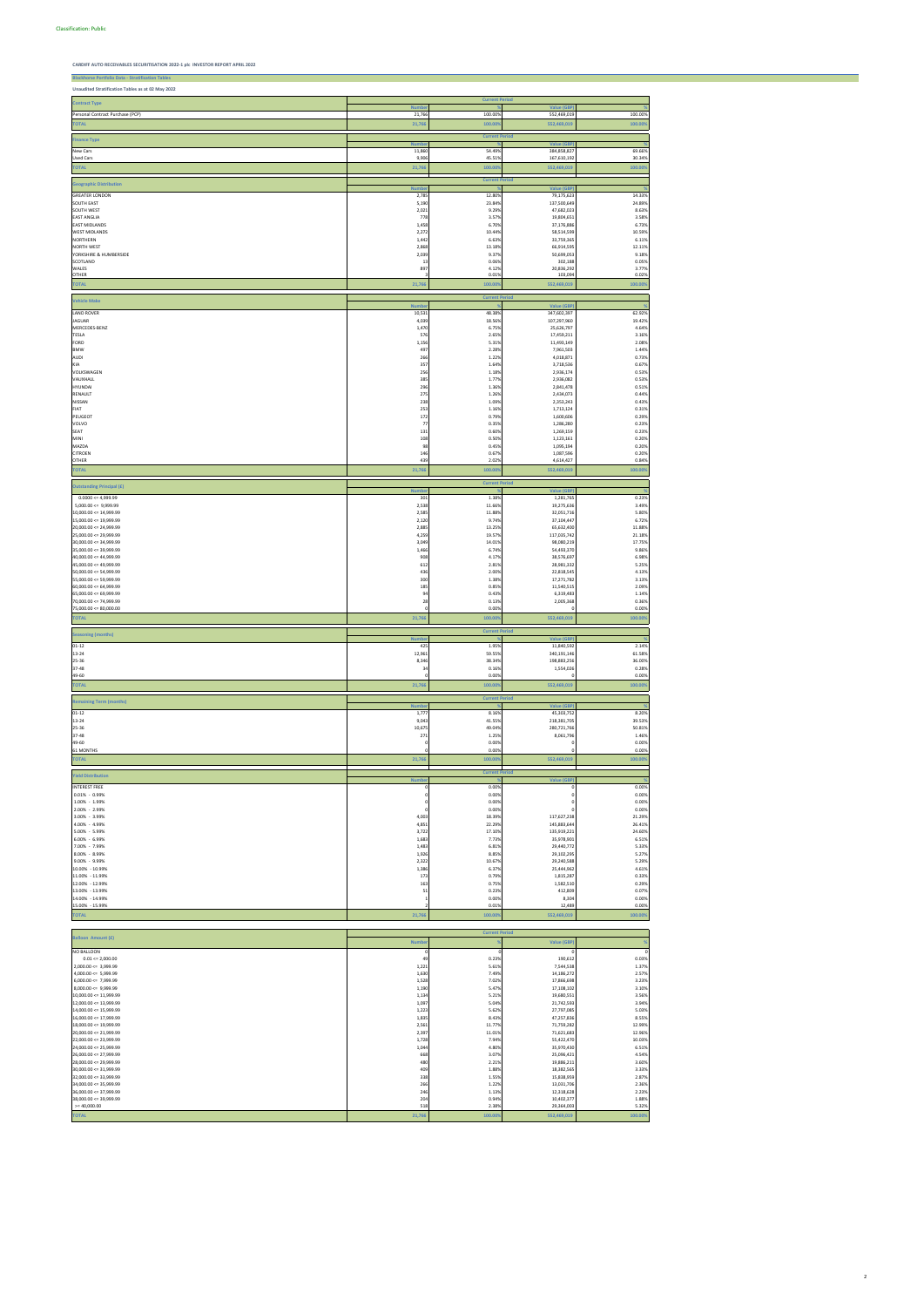**Blackhorse Portfolio Data - Stratification Tables**

| <b>Blackhorse Portfolio Data - Stratification Tables</b>     |                       |                       |                   |         |  |  |  |
|--------------------------------------------------------------|-----------------------|-----------------------|-------------------|---------|--|--|--|
| Unaudited Stratification Tables as at 02 May 2022 - (cont'd) |                       |                       |                   |         |  |  |  |
| PCP Balloon as a % of Original Balance                       | <b>Current Period</b> |                       |                   |         |  |  |  |
|                                                              | <b>Numbe</b>          |                       | <b>Value (GB</b>  |         |  |  |  |
| $0.000 - 9.999$                                              |                       | 0.02%                 | 74,090            | 0.01%   |  |  |  |
| 9.999 - 19.999                                               |                       | 0.03%                 | 33,690            | 0.01%   |  |  |  |
| 19.999 - 29.999                                              | 196                   | 0.90%                 | 2,041,703         | 0.37%   |  |  |  |
| 29.999 - 39.999                                              | 1,860                 | 8.55%                 | 27,179,865        | 4.92%   |  |  |  |
| 39.999 - 49.999                                              | 6,648                 | 30.54%                | 157,016,830       | 28.42%  |  |  |  |
| 49.999 - 59.999                                              | 7,812                 | 35.89%                | 220,209,856       | 39.86%  |  |  |  |
| 59.999 - 69.999                                              | 3,340                 | 15.35%                | 93,795,331        | 16.98%  |  |  |  |
| 69.999 - 79.999                                              | 1,133                 | 5.21%                 | 31,052,409        | 5.62%   |  |  |  |
| 79.999 - 89.999                                              | 461                   | 2.12%                 | 12,680,623        | 2.30%   |  |  |  |
| 89.999 - 99.999                                              | 292                   | 1.34%                 | 8,039,903         | 1.46%   |  |  |  |
| 100.000                                                      | 13                    | 0.06%                 | 344,719           | 0.06%   |  |  |  |
| <b>TOTAL</b>                                                 | 21,766                | 100.009               | 552,469,019       | 100.00% |  |  |  |
|                                                              |                       |                       |                   |         |  |  |  |
| <b>PCP Quarter of Maturity Distribution</b>                  |                       | <b>Current Period</b> |                   |         |  |  |  |
|                                                              | Numbe                 |                       | <b>Value (GBF</b> |         |  |  |  |
| Q3 2022                                                      | 246                   | 1.13%                 | 6,168,271         | 1.12%   |  |  |  |
| Q4 2022                                                      | 593                   | 2.72%                 | 14,643,487        | 2.65%   |  |  |  |
| Q1 2023                                                      | 647                   | 2.97%                 | 15,900,276        | 2.88%   |  |  |  |
| Q2 2023                                                      | 493                   | 2.27%                 | 13,448,518        | 2.43%   |  |  |  |
| Q3 2023                                                      | 1,412                 | 6.49%                 | 33,308,456        | 6.03%   |  |  |  |
| Q4 2023                                                      | 3,040                 | 13.97%                | 72,080,621        | 13.05%  |  |  |  |
| Q1 2024                                                      | 2,901                 | 13.33%                | 67,605,500        | 12.24%  |  |  |  |
| Q2 2024                                                      | 2,044                 | 9.39%                 | 53,243,557        | 9.64%   |  |  |  |
| Q3 2024                                                      | 2,973                 | 13.66%                | 72,823,995        | 13.18%  |  |  |  |
| Q4 2024                                                      | 3,246                 | 14.91%                | 83,501,084        | 15.11%  |  |  |  |
| Q1 2025                                                      | 2,321                 | 10.66%                | 60,657,330        | 10.98%  |  |  |  |
| Q2 2025                                                      | 1,850                 | 8.50%                 | 59,087,924        | 10.70%  |  |  |  |
| <b>Total</b>                                                 | 21,766                | 100.009               | 552,469,019       | 100.00% |  |  |  |
|                                                              |                       |                       |                   |         |  |  |  |
| <b>Distribution by Fuel Type</b>                             |                       | <b>Current Period</b> |                   |         |  |  |  |
|                                                              | <b>Numb</b>           |                       | <b>Value (GBP</b> |         |  |  |  |
| PETROL                                                       | 7,273                 | 33.41%                | 142,275,461       | 25.75%  |  |  |  |
| DIESEL                                                       | 13,131                | 60.33%                | 361,593,862       | 65.45%  |  |  |  |
| PETROL / LPG                                                 |                       | 0.00%                 | 10,511            | 0.00%   |  |  |  |
| <b>ELECTRIC</b>                                              | 740                   | 3.40%                 | 23,613,679        | 4.27%   |  |  |  |
| PETROL / BIO-ETHANOL                                         |                       | 0.00%                 |                   | 0.00%   |  |  |  |
| PETROL / CNG                                                 |                       | 0.00%                 |                   | 0.00%   |  |  |  |
| PETROL / ELECTRIC HYBRID                                     | 71                    | 0.33%                 | 889,519           | 0.16%   |  |  |  |
| RANGE EXTENDER                                               | $\Omega$              | 0.00%                 |                   | 0.00%   |  |  |  |
| PETROL / PLUG-IN ELECTRIC HYBRID                             | 543                   | 2.49%                 | 23,958,862        | 4.34%   |  |  |  |
| DIESEL / ELECTRIC HYBRID                                     |                       | 0.02%                 | 64,076            | 0.01%   |  |  |  |
| DIESEL / PLUG-IN ELECTRIC HYBRID                             |                       | 0.01%                 | 63,048            | 0.01%   |  |  |  |
| <b>OTHER</b>                                                 |                       | 0.00%                 |                   | 0.00%   |  |  |  |
| <b>TOTAL</b>                                                 | 21,766                | 100.00%               | 552,469,019       | 100.00% |  |  |  |

**Notes in Issue as at 23 May 2022**

| <b>Ratings</b>                    |                     |                        |                         |                          |                  |                  |                 |
|-----------------------------------|---------------------|------------------------|-------------------------|--------------------------|------------------|------------------|-----------------|
|                                   |                     |                        |                         |                          |                  |                  |                 |
| <b>Series Name</b>                | <b>Class A</b>      | <b>Class B</b>         | <b>Class C</b>          | <b>Class D</b>           | <b>Class E</b>   | <b>Class S</b>   | Total           |
| <b>Issue Date</b>                 | 11 February 2022    | 11 February 2022       | 11 February 2022        | 11 February 2022         | 11 February 2022 | 11 February 2022 |                 |
| <b>ISIN</b>                       | XS2435091900        | XS2435092387           | XS2435092627            | XS2435093278             | XS2435093518     | N/A              |                 |
| <b>Stock Exchange Listing</b>     | LSE                 | LSE                    |                         | LSE                      | LSE              | N/k              |                 |
| Rating at Issue - S&P/DBRS        | AAA (sf) / AAA (sf) | A (sf) / A (high) (sf) | BBB (sf) / A (low) (sf) | BB (sf) / BBB (low) (sf) | B (sf) / BB (sf) | Unrated          |                 |
| Current Rating - S&P/DBRS         | AAA (sf) / AAA (sf) | A (sf) / A (high) (sf) | BBB (sf) / A (low) (sf) | BB (sf) / BBB (low) (sf) | B (sf) / BB (sf) | Unrated          |                 |
| Currency                          | GBP                 | GBP                    | GBF                     | <b>GBI</b>               | GBP              | GB               | GBP             |
| Original Issue Size               | 414,800,000.00      | 65,575,000.00          | 32,025,000.00           | 30,500,000.00            | 21,350,000.00    | 45,750,000.00    | 610,000,000.00  |
| Note Factor                       | 0.86212784          | 1.00000000             | 1.00000000              | 1.00000000               | 1.00000000       | 1.00000000       | 0.90624693      |
| Outstanding Amount (£)            | 357,610,626.61      | 65,575,000.00          | 32,025,000.00           | 30,500,000.00            | 21,350,000.00    | 45,750,000.00    | 552,810,626.61  |
| <b>Final Maturity Date</b>        | 23 October 2028     | 23 October 2028        | 23 October 2028         | 23 October 2028          | 23 October 2028  | 23 October 2028  |                 |
| Interest Rate (Fixed) applicable  | 1.2%                | N/A                    | N/k                     | $N/\rho$                 | N/A              | 5.5%             |                 |
| Compounded Daily SONIA applicable | N/A                 | 0.78%                  | 0.78%                   | 0.78%                    | 0.78%            | N/k              |                 |
| Margin                            | N/A                 | 1.60%                  | 1.95%                   | 2.90%                    | 4.25%            | N/f              |                 |
| Interest Rate applicable          | N/f                 | 2.38%                  | 2.73%                   | 3.68%                    | 5.03%            | N/l              |                 |
| Balance Before Payment (£)        | 375, 357, 887.18    | 65,575,000.00          | 32,025,000.00           | 30,500,000.00            | 21,350,000.00    | 45,750,000.00    | 570,557,887.18  |
| Principal Redemption (£)          | (17, 747, 260.57)   |                        |                         |                          |                  |                  | (17,747,260.57) |
| Balance After Payment (£)         | 357,610,626.61      | 65,575,000.00          | 32,025,000.00           | 30,500,000.00            | 21,350,000.00    | 45,750,000.00    | 552,810,626.61  |
| Interest Amount Payable (£)       | 400,381.75          | 136,622.51             | 76,549.47               | 98,307.00                | 94,083.94        | 223,666.67       | 1,029,611.34    |

**Rating Triggers**

\* Will instead apply to Black Horse Limited (as Swap Counterparty) if at a later date it obtains the required ratings.

\*\* Applies as long as the Collateral Option applicable is "Strong"

| Counterparty                                                                                                  | Role                           |                              | <b>Current Rating</b>                                                              |                                                                                          | <b>Required Rating</b>                                                                                                                                                                                                                                                                    | <b>Consequences</b>                                                                                                                                                                                                                                                                                                                       | Met (Yes $(Y)/No(N)$ ) |             |
|---------------------------------------------------------------------------------------------------------------|--------------------------------|------------------------------|------------------------------------------------------------------------------------|------------------------------------------------------------------------------------------|-------------------------------------------------------------------------------------------------------------------------------------------------------------------------------------------------------------------------------------------------------------------------------------------|-------------------------------------------------------------------------------------------------------------------------------------------------------------------------------------------------------------------------------------------------------------------------------------------------------------------------------------------|------------------------|-------------|
|                                                                                                               |                                | <b>S&amp;P</b>               | <b>DBRS</b>                                                                        | <b>S&amp;P</b>                                                                           | <b>DBRS</b>                                                                                                                                                                                                                                                                               |                                                                                                                                                                                                                                                                                                                                           | <b>S&amp;P</b>         | <b>DBRS</b> |
| Lloyds Bank plc (LEI: H7FNTJ4851HG0EXQ1Z70)                                                                   | <b>Account Bank</b>            | Short term A-1; Long term A+ | AA; R-1 (middle); Stable trends                                                    | Long term issuer rating below /                                                          | Long term issuer rating below A or<br>long term critical obligations<br>rating below A (high)                                                                                                                                                                                             | Within 60 days from the downgrade below the minimum rating open<br>substitute accounts at a suitable Qualified Institution and transfer all<br>funds standing to the credit of the accounts to the substitute<br>accounts.                                                                                                                |                        |             |
| Lloyds Bank plc (LEI: H7FNTJ4851HG0EXQ1Z70)                                                                   | <b>Back Up Facilitator</b>     | Short term A-1; Long term A+ | AA; R-1 (middle); Stable trends                                                    | Long term issuer rating below BBB-                                                       | (low)                                                                                                                                                                                                                                                                                     | Long term issuer rating below BBB The Servicer (with the assistance of the Back-Up Facilitator) will<br>appoint a back-up servicer                                                                                                                                                                                                        |                        |             |
|                                                                                                               |                                |                              | Initial rating trigger: Long term<br>issuer rating of Swap Guarantor<br>below A-** | Initial rating trigger: Long term<br>issuer rating of Swap Guarantor*<br>below A         | First trigger: Requirement for Swap Counterparty to post collateral, or<br>transfer rights and obligations to a replacement swap provider, or<br>obtain a guarantee from a guarantor that satisfies the minimum rating<br>or take such other actions to maintain the rating of the notes. |                                                                                                                                                                                                                                                                                                                                           |                        |             |
| Black Horse Limited (LEI: 2138008UXJZAK9L5PE86) /<br>Lloyds Bank plc Guarantor (LEI:<br>H7FNTJ4851HG0EXQ1Z70) | Swap Provider / Swap Guarantor |                              | N/A / Short term A-1; Long term A+ N/A / AA; R-1 (middle); Stable trends           | Subsequent rating trigger: Long<br>term issuer rating of Swap<br>Guarantor* below BBB+** | Subsequent rating trigger: Long<br>term issuer rating of Swap<br>Guarantor* below BBB                                                                                                                                                                                                     | Second trigger: Requirement for Swap Counterparty to transfer rights<br>and obligations to a replacement swap provider, or obtain a guarantee<br>from a guarantor that satisfies the minimum rating or take such other<br>actions to maintain the rating of the notes and to increase the amount<br>of collateral posted in the meantime. |                        |             |

3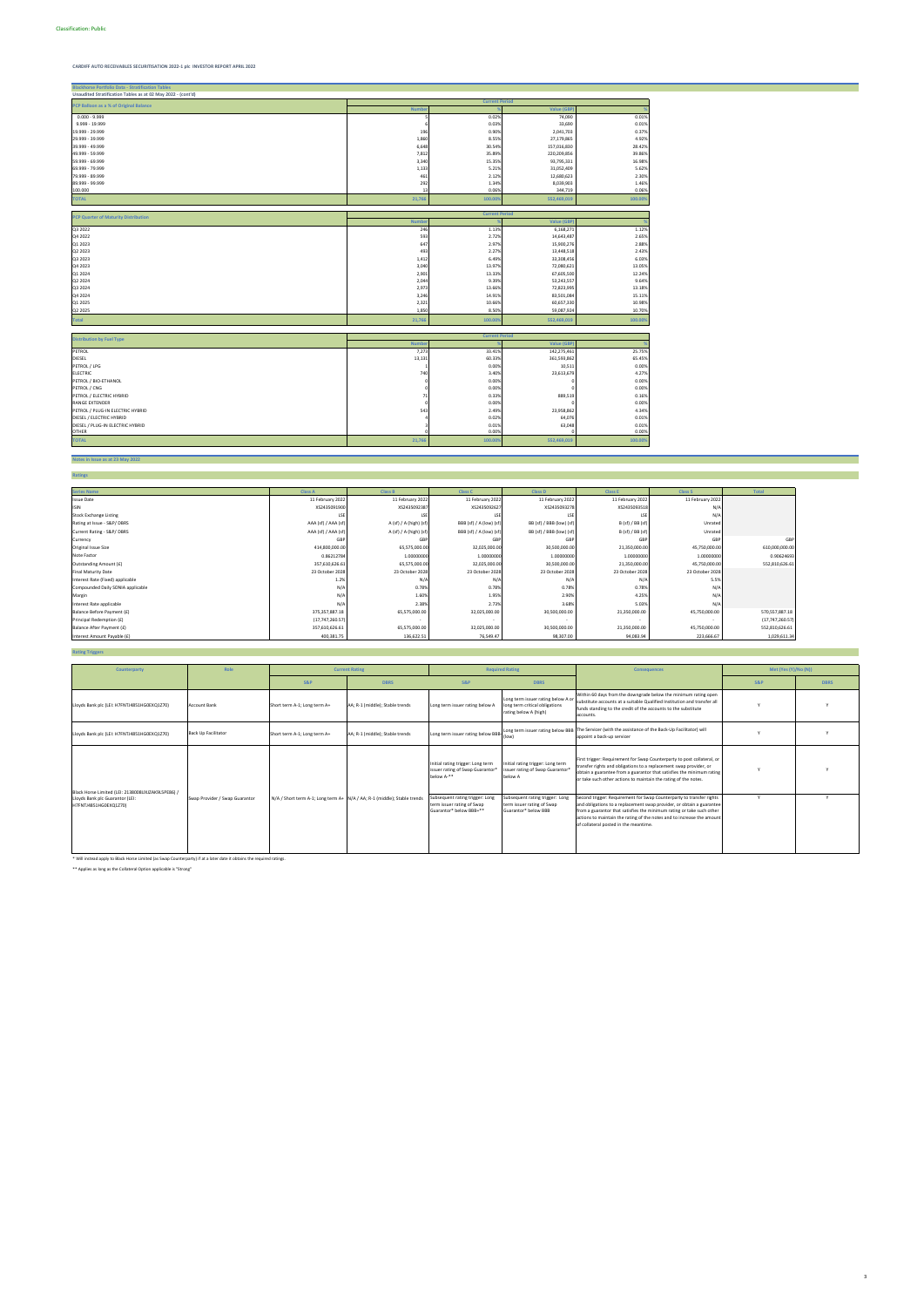**Non Rating triggers**

**Available Interest Collections**

|                           | <b>Interest Collections</b>                                                                                                                                                            | 2,797,744.58                  |  |
|---------------------------|----------------------------------------------------------------------------------------------------------------------------------------------------------------------------------------|-------------------------------|--|
|                           | Recoveries                                                                                                                                                                             | 34,143.32                     |  |
|                           | Bank interest income/(expense) (on the Distribution Account and Liquidity Reserve Account)                                                                                             |                               |  |
|                           | Income from Authorised Investments                                                                                                                                                     |                               |  |
|                           | Amounts received from the Swap Counterparty (if any)                                                                                                                                   |                               |  |
|                           | Amounts available from the Liquidity Reserve Fund                                                                                                                                      | 4,231,875.00                  |  |
|                           | Remaining Interest Collections Shortfall (from available principal collections)                                                                                                        |                               |  |
|                           | Any surplus available principal collections on such payment date                                                                                                                       |                               |  |
|                           | Any surplus following repurchase of final receivables related to the exercise of call options                                                                                          |                               |  |
|                           | Any revenue collections that have not been applied on the immediately preceding IPD                                                                                                    |                               |  |
|                           | Any interest element of repurchased receivables (e.g. MODAGs and any R&W buy-outs)                                                                                                     |                               |  |
|                           | Any Revenue Collections that have not been applied above                                                                                                                               |                               |  |
|                           | <b>Total Available Interest Collections</b>                                                                                                                                            | 7,063,762.90                  |  |
|                           | <b>Application of Available Interest Collections</b>                                                                                                                                   |                               |  |
|                           | <b>Total Available Revenue Collections</b>                                                                                                                                             | 7,063,762.90                  |  |
| j                         | Retained Amount to issuer (profit)                                                                                                                                                     | (916.66)                      |  |
| -ii                       | Amounts due (pro rata and pari passu) to:                                                                                                                                              |                               |  |
|                           | the Security Trustee                                                                                                                                                                   | ×.                            |  |
|                           | the Trustee                                                                                                                                                                            | ×.                            |  |
| iii                       | Amounts due to Paying Agent & the Registrar                                                                                                                                            |                               |  |
| iv                        | Amounts due to third party creditors for Issuers expenses (<=£20k)                                                                                                                     |                               |  |
| $\mathbf{v}$              | Amounts due to Transaction Parties (pro rata and pari passu)                                                                                                                           |                               |  |
|                           | Amounts due to Cash Manager                                                                                                                                                            | (833.33)                      |  |
|                           | Amounts due to Servicer                                                                                                                                                                | (460, 390.85)                 |  |
|                           | Amounts due to Corporate Servicer Provider                                                                                                                                             |                               |  |
|                           | Amounts due to the Account Bank                                                                                                                                                        |                               |  |
|                           | Amounts due to Back-Up Facilitator                                                                                                                                                     | ×.                            |  |
|                           | Amounts due to Auditors and other professional advisors                                                                                                                                |                               |  |
|                           | Amounts due for Administrator Incentive Fee                                                                                                                                            |                               |  |
| vi                        | Amounts due to the Swap Counter Party                                                                                                                                                  | (81,701.74)<br>(400, 381, 75) |  |
| vii<br>viii               | Class A Note Interest                                                                                                                                                                  | (3, 111, 000.00)              |  |
| ix                        | Replenish Class A Liquidity Reserve Fund to the Liquidity Reserve Fund Required Amount<br>Replenish Class A Principal Deficiency Ledger                                                |                               |  |
| $\boldsymbol{\mathsf{x}}$ | Class B Note Interest                                                                                                                                                                  | (136, 622.51)                 |  |
| xi                        | Replenish Class B Liquidity Reserve Fund to the Liquidity Reserve Fund Required Amount                                                                                                 | (491, 812.50)                 |  |
| xii                       | Replenish Class B Principal Deficiency Ledger                                                                                                                                          |                               |  |
| xiii                      | Class C Note Interest                                                                                                                                                                  | (76, 549.47)                  |  |
| xiv                       | Replenish Class C Liquidity Reserve Fund to the Liquidity Reserve Fund Required Amount                                                                                                 | (240, 187.50)                 |  |
| <b>XV</b>                 | Replenish Class C Principal Deficiency Ledger                                                                                                                                          |                               |  |
| xvi                       | Class D Note Interest                                                                                                                                                                  | (98, 307.00)                  |  |
| xvii                      | Replenish Class D Liquidity Reserve Fund to the Liquidity Reserve Fund Required Amount                                                                                                 | (228,750.00)                  |  |
| xviii                     | Replenish Class D Principal Deficiency Ledger                                                                                                                                          |                               |  |
| xix                       | Class E Note Interest                                                                                                                                                                  | (94,083.94)                   |  |
| XX                        | Replenish Class E Liquidity Reserve Fund to the Liquidity Reserve Fund Required Amount                                                                                                 | (160, 125.00)                 |  |
| xxi                       | Replenish Class E Principal Deficiency Ledger                                                                                                                                          |                               |  |
| xxii                      | Replenish Class S Principal Deficiency Ledger                                                                                                                                          | (142, 377.24)                 |  |
| xxiii                     | Class S Note Interest                                                                                                                                                                  | (223, 666.67)                 |  |
| xxiv                      | Swap Counterparty Subordinated amounts                                                                                                                                                 |                               |  |
| <b>XXV</b><br>xxvi        | Other amounts owed by the Issuer under the transaction documents<br>Interest due and payable to the Subordinated Loan Provider (in respect of Liquidity Reserve and Expense Loan only) | (3,761.67)                    |  |
| xxvii                     | Repayment of Issuer Expenses Loan Principal to the Subordinated Loan Provider                                                                                                          |                               |  |
| xxviii                    | Repayment of Liquidity Reserve Loan Principal to the Subordinated Loan Provider                                                                                                        |                               |  |
| xxix                      | Deferred purchase price to the seller                                                                                                                                                  | (1, 112, 295.08)              |  |
|                           | Total                                                                                                                                                                                  |                               |  |
|                           |                                                                                                                                                                                        |                               |  |
|                           | <b>Available Principal Collections</b>                                                                                                                                                 |                               |  |
|                           | <b>Principal Collections</b>                                                                                                                                                           | 6.742.627.73                  |  |
|                           | Unscheduled Principal Collections (Prepayments)                                                                                                                                        | 10.862.255.60                 |  |
|                           | Amounts credited from Principal Deficiency Ledger                                                                                                                                      | 142,377.24                    |  |
|                           | Repurchase of final receivables related to the exercise of call options                                                                                                                |                               |  |
|                           | Principal Collections not applied on immediately preceding IPD                                                                                                                         |                               |  |
|                           | Principal element of any repurchased receivables (e.g. MODAGs and any R&W buy-outs)                                                                                                    |                               |  |
|                           | Any Principal Collections that have not been applied above                                                                                                                             |                               |  |
|                           | Total                                                                                                                                                                                  | 17,747,260.57                 |  |
|                           |                                                                                                                                                                                        |                               |  |
|                           | <b>Application of Available Principal Collections</b>                                                                                                                                  |                               |  |
|                           | Available Principal Collections                                                                                                                                                        | 17,747,260.57                 |  |
| ji                        | <b>Interest Collections Shortfall</b><br>Class A Notes Principal Amount until paid in full                                                                                             | (17, 747, 260.57)             |  |
| iii                       | Class B Notes Principal Amount until paid in full                                                                                                                                      |                               |  |
| iv                        | Class C Notes Principal Amount until paid in full                                                                                                                                      |                               |  |
| $\mathbf{v}$              | Class D Notes Principal Amount until paid in full                                                                                                                                      |                               |  |
| vi                        | Class E Notes Principal Amount until paid in full                                                                                                                                      |                               |  |
|                           |                                                                                                                                                                                        |                               |  |

| vii  | Class S Notes Principal Amount until paid in full                         |            |  |  |
|------|---------------------------------------------------------------------------|------------|--|--|
| viii | Any remaining principal collections to the Available Interest Collections |            |  |  |
|      | Total                                                                     |            |  |  |
|      | Principal Deficiency Ledger *                                             |            |  |  |
|      | Opening Balance                                                           |            |  |  |
|      | Debit                                                                     | 142.377.24 |  |  |

| Debit                  | 142,377.24    |  |
|------------------------|---------------|--|
| Credit                 | (142, 377.24) |  |
| <b>Closing Balance</b> |               |  |

\*PDL behis are applied that the Class SNde Exb-D behis under the distribution on such sub-ledger equals the Principal Amount outstanding of the Class SNdes, then the Class ENdes, then the Class ENde SNdes, then the Class E

| Event                              | <b>Test</b>                                                                                                                                                                                                                                                                                                                                                                                                                                                                                                                                                                                                                                                                                                                                                                                                                                                                                                                                                                                                                                                                                                                                                                                                                                                                                                                                                                                                                                                                                                                                                                                                                                                                                                                                                                                                                                                                                                                                                                                                                                                                                                                                                                                                                                                                                                                                                                                                                                                                                                                                                                  | Consequence                                                                                                                                                                                                                                                                                                                                         | <b>Occurrence</b> |
|------------------------------------|------------------------------------------------------------------------------------------------------------------------------------------------------------------------------------------------------------------------------------------------------------------------------------------------------------------------------------------------------------------------------------------------------------------------------------------------------------------------------------------------------------------------------------------------------------------------------------------------------------------------------------------------------------------------------------------------------------------------------------------------------------------------------------------------------------------------------------------------------------------------------------------------------------------------------------------------------------------------------------------------------------------------------------------------------------------------------------------------------------------------------------------------------------------------------------------------------------------------------------------------------------------------------------------------------------------------------------------------------------------------------------------------------------------------------------------------------------------------------------------------------------------------------------------------------------------------------------------------------------------------------------------------------------------------------------------------------------------------------------------------------------------------------------------------------------------------------------------------------------------------------------------------------------------------------------------------------------------------------------------------------------------------------------------------------------------------------------------------------------------------------------------------------------------------------------------------------------------------------------------------------------------------------------------------------------------------------------------------------------------------------------------------------------------------------------------------------------------------------------------------------------------------------------------------------------------------------|-----------------------------------------------------------------------------------------------------------------------------------------------------------------------------------------------------------------------------------------------------------------------------------------------------------------------------------------------------|-------------------|
| Perfection Events                  | (a) the Seller (or the Servicer on behalf of the Seller) fails to pay any sum due from it to the Issuer in respect of the Purchased Receivables within five Business Days of the due date thereof<br>or the date of demand, if payable on demand, in the currency and in the manner specified herein, and such failure is not remedied within ten Business Days following the earlier of the<br>Issuer giving notice thereof to the Seller and the Seller becoming aware of such failure to pay; or<br>(b) the Seller being required to perfect the Issuer's legal title to the Purchased Receivables (or procure the perfection of the Issuer's legal title to the Purchased Receivables) by an order of<br>court of competent jurisdiction or by any regulatory authority of which the Seller is a member or any organisation with whose instructions it is customary for the Seller to comply; or<br>(c) it becoming necessary by law to perfect the Issuer's legal title to the Purchased Receivables, (or procure the perfection of the Issuer's legal title to the Purchased Receivables); or<br>(d) the Seller calling for perfection by serving notice in writing to that effect on the Issuer and the Security Trustee; or<br>(e) the occurrence of an Insolvency Event in respect of the Seller; or<br>(f) the occurrence of a Severe Deterioration Event in respect of the Seller; or<br>(g) it becoming necessary for enforcement of the Issuer's rights related to the Purchased Receivables, provided that if no Event of Default has occurred and is continuing, the Issuer will seek<br>the approval of the Seller, such approval not to be unreasonably delayed or withheld.                                                                                                                                                                                                                                                                                                                                                                                                                                                                                                                                                                                                                                                                                                                                                                                                                                                                                | A number of perfection acts may occur, including:<br>(a) Customers being notified of the sale of the Purchased Receivables<br>to the Issuer;<br>(b) legal title to the Portfolio being transferred to the Issuer; and<br>(c) Customers being directed to pay amounts outstanding in respect of<br>the Purchased Receivables directly to the Issuer. | N                 |
| <b>Servicer Termination Events</b> | (a) the Servicer fails to direct (or to procure the direction of) any movement of Collections as required under the Servicing Agreement and the other Transaction Documents, and such<br>failure has continued unremedied for a period of five Business Days after the earlier of written notice of the same being received by the Servicer or the Servicer becoming aware of such<br>failure, unless:<br>(i) the failure was caused by an event outside the Servicer's control and does not continue for more than ten Business Days, and the Servicer uses all commercially reasonable efforts to<br>perform its obligations under the Servicing Agreement and promptly notifies the Trustee, the Security Trustee, the Issuer and the Noteholders of the failure and the steps being taken to<br>correct it; or<br>(ii) the failure relates to an amount no greater than 0.05% of the aggregate Principal Amount Outstanding of all Notes and does not continue for more than 90 days after such failure; or<br>(b) the Servicer (i) fails to observe or perform in any respect any of its covenants and obligations under or pursuant to the Servicing Agreement or any other Transaction Document to which<br>it is a party and such failure results in a material adverse effect on the Purchased Receivables and continues unremedied for a period of 60 days after the earlier of a Responsible Person of<br>the Servicer becoming aware of such default and written notice of such failure being received by the Servicer from the Issuer or, after delivery of an Enforcement Notice or notice that the<br>Security Trustee has taken any action to enforce the Security, the Security Trustee requiring the same to be remedied or (ii) fails to maintain its FSMA authorisation or any other regulatory<br>licence or approval required under the terms of the Servicing Agreement and such failure continues unremedied for a period of 60 days after the earlier of an officer of the Servicer<br>becoming aware of such default and written notice of such failure being received by the Servicer;<br>(c) the occurrence of an Insolvency Event in relation to the Servicer; or<br>(d) any of the warranties given by the Servicer pursuant to the Servicing Agreement prove to be untrue, incomplete or inaccurate and such default (if capable of remedy) continues<br>unremedied for a period of 60 days after the earlier of an officer of the Servicer becoming aware of such default and written notice of such failure being received by the Servicer. | Termination of appointment of Servicer.                                                                                                                                                                                                                                                                                                             | N                 |
| Cash Manager Termination Event     | (a) provided the Cash Manager has been properly put in funds therefor, default is made by the Cash Manager in the payment, on the due date, of any payment due and payable by it under<br>the Cash Management Agreement and such default continues unremedied for a period of five Business Days after the earlier of the Cash Manager becoming aware of such default and<br>receipt by the Cash Manager of written notice from the Issuer or the Security Trustee, as the case may be, requiring the same to be remedied; or<br>(b) default is made by the Cash Manager in the performance or observance of any of its other covenants and obligations under the Cash Management Agreement and such default (if<br>capable of remedy) continues unremedied for a period of 60 days after the earlier of the Cash Manager becoming aware of such default and receipt by the Cash Manager of written notice<br>from the Issuer or the Security Trustee, as the case may be, requiring the same to be remedied; or<br>(c) an Insolvency Event with respect to the Cash Manager occurs; or<br>(d) a FATCA Deduction is imposed on any payment made by the Cash Manager under the Cash Management Agreement, which cannot be avoided by reasonable measures.                                                                                                                                                                                                                                                                                                                                                                                                                                                                                                                                                                                                                                                                                                                                                                                                                                                                                                                                                                                                                                                                                                                                                                                                                                                                                                                     | Termination of the appointment of the Cash Manager.                                                                                                                                                                                                                                                                                                 | N                 |
| <b>Events of Default</b>           | (a) the Issuer fails to pay interest due on Notes of the Controlling Class within 5 business days of its due date;<br>(b) the Issuer fails to pay the principal amount of a Class of Notes in full on its Final Legal Maturity Date;<br>(c) the Issuer breaches its obligations under the Transaction Documents and such breach has a Material Adverse Effect and is (a) incapable of remedy or (b) if capable of remedy, remains<br>unremedied for 60 calendar days;<br>(d) the Security granted under the Transaction Documents becoming void, unenforceable or ineffective; and<br>(e) an Insolvency Event regarding the Issuer.                                                                                                                                                                                                                                                                                                                                                                                                                                                                                                                                                                                                                                                                                                                                                                                                                                                                                                                                                                                                                                                                                                                                                                                                                                                                                                                                                                                                                                                                                                                                                                                                                                                                                                                                                                                                                                                                                                                                          | The Notes may be declared immediately due and payable.                                                                                                                                                                                                                                                                                              | N                 |
| Waterfall                          |                                                                                                                                                                                                                                                                                                                                                                                                                                                                                                                                                                                                                                                                                                                                                                                                                                                                                                                                                                                                                                                                                                                                                                                                                                                                                                                                                                                                                                                                                                                                                                                                                                                                                                                                                                                                                                                                                                                                                                                                                                                                                                                                                                                                                                                                                                                                                                                                                                                                                                                                                                              |                                                                                                                                                                                                                                                                                                                                                     |                   |

4